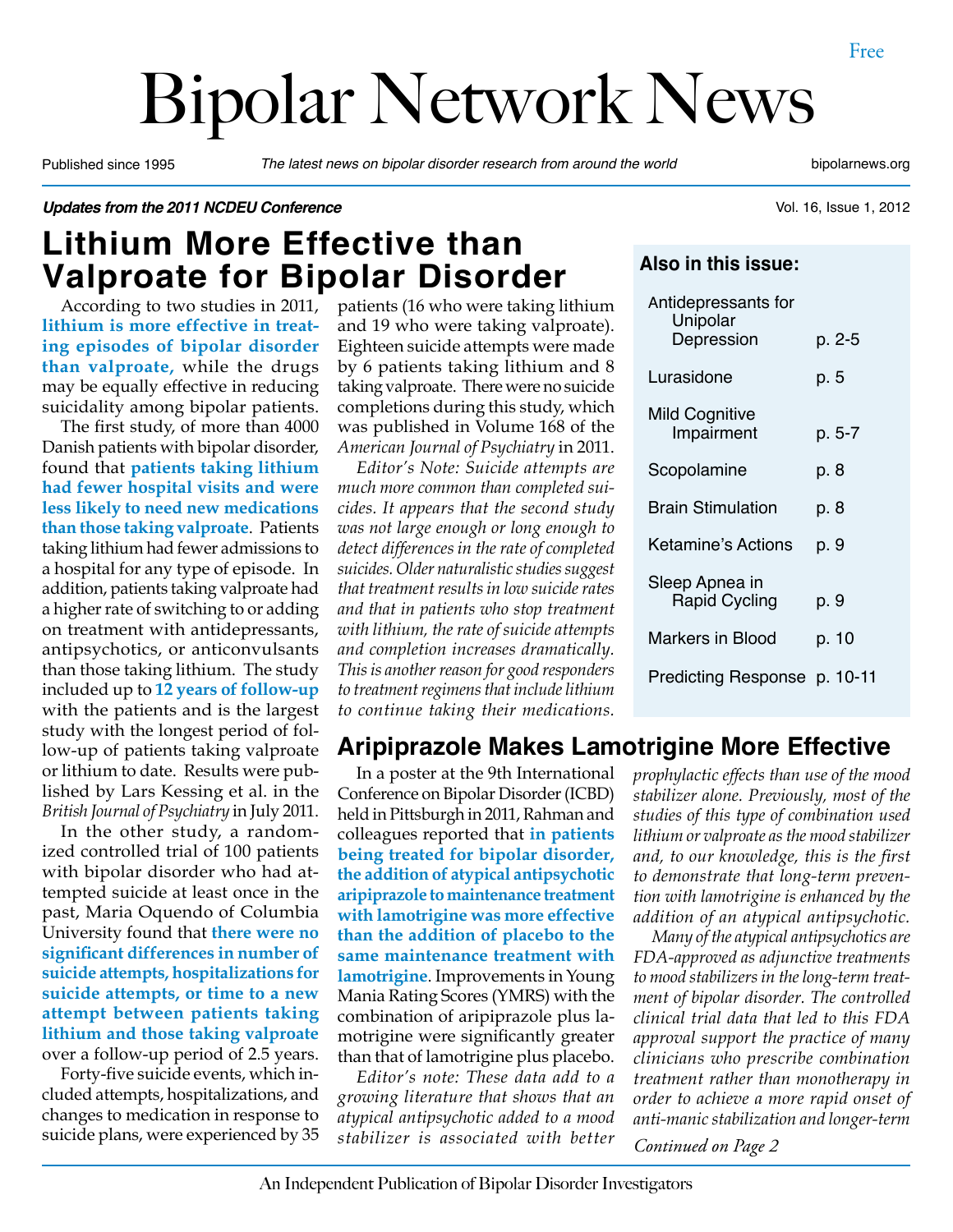# **Aripiprazole Makes Lamotrigine More Effective**

#### *Continued from Page 1*

*maintenance effects. The use of aripiprazole and quetiapine as adjuncts to lithium and valproate is particularly common in bipolar disorder since the same atypical antipsychotics are FDA-approved as adjunctive treatments in unipolar depression, and clinicians are familiar with prescribing them to improve ineffective acute antidepressant treatment.*

#### Bipolar Network News

**Editor-in-Chief**: Robert M. Post, MD **Managing Editor**: Moira McCauley

The BNN is published four times a year by investigators working with patients with bipolar disorder to better understand the long-term course of illness. The newsletter is available free of charge to all who request it.

Although the editors of the BNN have made every effort to report accurate information, much of the work detailed here is in abstract or pre-publication form, and therefore cannot be taken as verified data. The BNN can thus assume no liability for errors of fact, omission, or lack of balance. Patients should consult with their physicians, and physicians with the published literature, before making any treatment decisions based on information given in this issue or in any issue of the BNN.

As per recent journal disclosure requirements, Dr. Post has consulted to or spoken for Abbott, Astra Zeneca, Bristol-Myers Squibb, Glaxo-SmithKline, Jansen, and Pfizer.

The opinions expressed in the BNN are solely those of the editors, and do not represent the views of any scientific entity or foundation.

Send any comments or suggestions to:

mccauleybcn@gmail.com

**BNN** 5415 W. Cedar Lane Suite 201B Bethesda, MD 20814

To subscribe please email us at: **info@bipolarnews.org**.

Note that we do not accept requests to subscribe friends or family members. Please have them contact us directly.

bipolarnews.org

# **Antidepressants Prevent Suicide in Depression**

Researcher A. Kahn reported at the 51st Annual Meeting of the National Institute of Mental Health's New Clinical Drug Evaluation Unit (NCDEU) in Boca Raton in 2011 that **severely depressed and suicidal unipolar patients taking citalopram (Celexa) or a combination of citalopram and low dose lithium experienced improvements in depression and suicidal thoughts**. This study was unusual because most clinical trials exclude actively suicidal patients. In the group of

subjects receiving citalopram plus lithium (300 mg/ day and achieving 0.5 mEq/l or higher), there were several indications of better anti-suicide effects than in those on citalopram alone. The authors concluded that with appro-

priate doses, antidepressants plus lithium may prospectively reduce suicidal thoughts, and that it is possible to conduct clinical trials in severely depressed and suicidal patients if adequate safety measures are included.

Surprisingly, improvement in suicidal ideation preceded improvement in depressed mood per se.

*Editor's note: The study reported here suggests that in those with high suicidal ideation scores at baseline, antidepressants with or without lithium may quickly bring about anti-suicidal effects on thoughts, desires, and behaviors. Whether these effects occur reliably in studies in other groups of patients and in younger individuals remains to be established.*

*These data are an interesting contrast to data on antidepressant use in patients*  *with unipolar depression who have low levels of suicidality at baseline. A number of studies have suggested that in children and adolescents who were exposed to an antidepressant, a small percentage experienced increases in suicidal ideation in the first two months of treatment compared to patients taking placebo. This led to a Federal Drug Administration (FDA) warning (directed at all patients taking antidepressants) that increases in suicidal ideation and action may occur upon starting antidepressants. It is important to note that the* 

*Despite the FDA warning that suicidal ideation can increase when starting antidepressants, new data show that the drugs decrease suicides and suicide attempts.*

*warning does not refer to completed suicides; the data set that led to the FDA warning included no completed suicides. More than 70% of those with suicidal ideation do not make an attempt, and the vast majority of attempts do not result in* 

*a completed suicide.*

*Acutely suicidal patients were excluded from most of the studies that found the slight increase in suicidal ideation in some patients after beginning antidepressant treatment. Since the study of citalopram and lithium used a population of severely depressed and suicidal patients and found that antidepressants improved suicidality, it appears important to consider a patient's baseline state when considering psychiatric interventions. In another example, there is an interesting difference between the way depressed patients and non-depressed normal volunteers respond to one night's sleep deprivation: depressed patients often show dramatic improvement, while normal volunteers tend to feel worse.*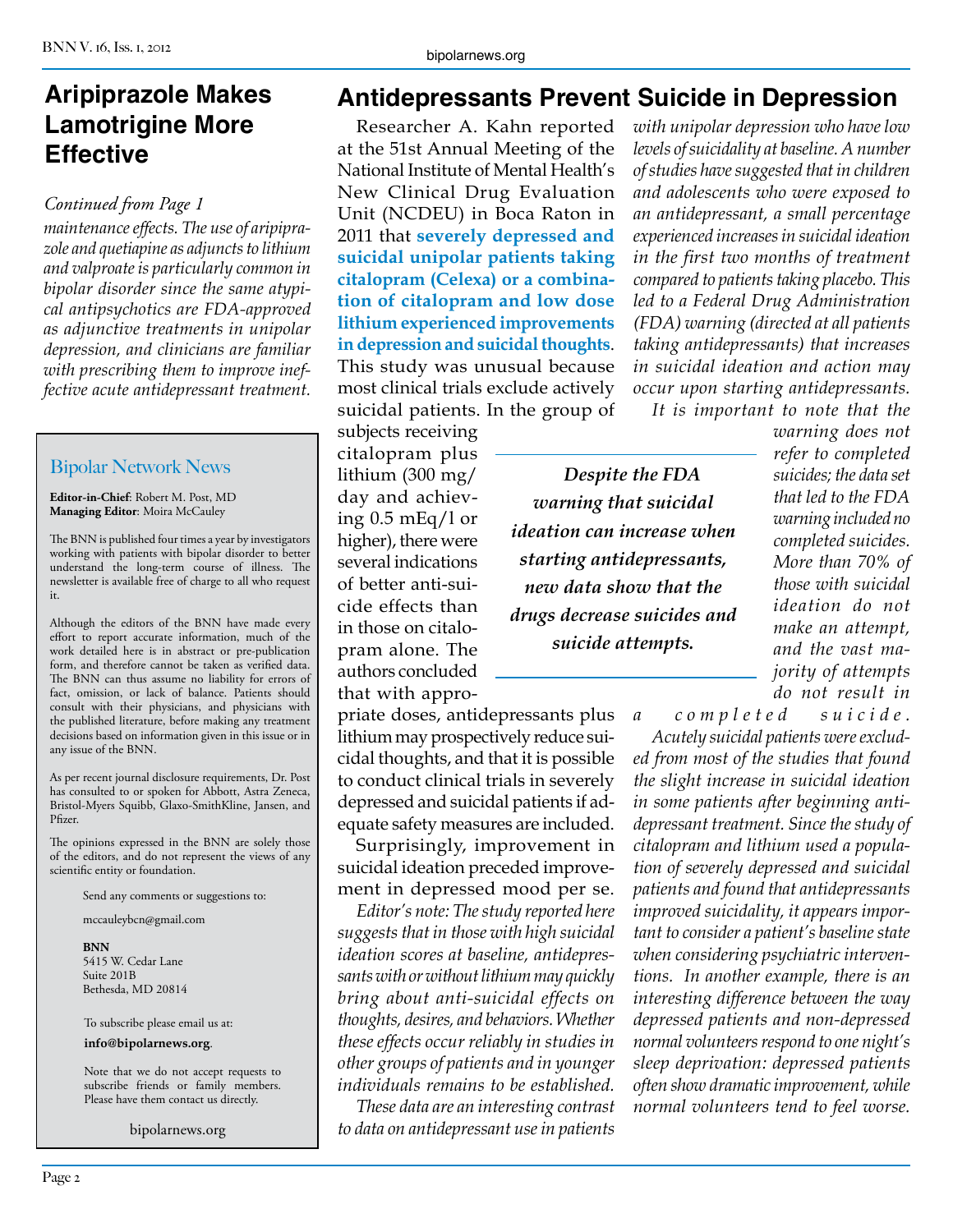# **More Evidence that ADs Prevent Suicide in Unipolar Depression**

A new study by DeLeon published in the Journal of Clinical Psychiatry in 2011 found that **during periods of life when unipolar patients were taking antidepressants (compared to times when they were not taking them) the patients experienced 20% fewer suicidal acts or completed suicides**.

Using a large cohort of patients whose health reports were collected over a period of 37 years, the study examined specific suicidal acts in individual patients and determined whether each patient was being treated with antidepressants at the time of the act. Since patients tended to go on antidepressants at times of more severe depression, the researchers adjusted the analysis to control for clinical differences in depression severity. This analysis (a propensity-based

correction) is powerful because it uses each patient as his or her own control.

*Editor's Note: This study used realworld patients who are more representative of the general population of depressed patients than the highly selective cohort of patients who are enrolled in randomized placebo-controlled clinical trials of antidepressants. In clinical trials, patients tend to be excluded if they have active suicidal ideation, medical comorbidities, or substance abuse problems, complications that are common in the general population of depressed subjects.*

*DeLeon's data do not detract from the FDA warning to exert particular care in the first several months after beginning antidepressants, but clarify that in the long term, antidepressants not only do not cause suicidal behavior, but they actually help prevent it.*

*Together the data from the study of citalopram with lithium above and the study by DeLeon help to clarify the relationship between antidepressants and suicide. Despite the rare occurrence of suicidal ideation at the beginning of antidepressant treatment as warned about by the FDA, antidepressants with or without lithium rapidly improve suicidal ideation in those who were suicidal at baseline, and in the long term, treatment with antidepressants reduces suicidal actions.*

*See below for more reasons to consider long-term use of antidepressants in recurrent unipolar depression. However, it should be emphasized that the above findings do not apply to bipolar depression where, instead of antidepressants, long-term use of lithium, mood stabilizing anti-convulsants, and atypical antipsychotics are typically endorsed.*

# **The Risk-Benefit Ratio Encourages the Use of Antidepressants to Treat Unipolar Depression**

Above we reviewed new data that shows that despite the FDA warning that antidepressants can increase suicidal ideation among young people in the first few months they are taken, antidepressants actually reduce acute suicidal ideation and decrease suicidal acts. As we described in our article on five myths about antidepressants in *BNN* Volume 14, Issue 3 from 2010, **antidepressant treatment in recurrent unipolar depression is important to patients' long-term wellbeing, cognitive functioning, and even life expectancy.**

Untreated depression, and particularly untreated recurrent depression, carries high risks not only for lethality by suicide, but also for increases in medical mortality, particularly from cardiovascular disease. In addition to these medical risks, data from many studies suggest that a higher number of prior depressions is associated with increased cognitive dysfunction, and

recent large data sets from a case registry in Denmark indicate that patients with four or more prior unipolar or bipolar depressive episodes have double the risk of receiving a diagnosis of dementia in old age. Thus, depressions are dangerous for a patient's psychological, medical, and cognitive health.

#### **Antidepressants Are Highly Effective in Depression Prevention**

In 1992 researcher John Davis completed a meta-analysis of all antidepressant data available at the time in unipolar depression studies and not only found that antidepressant continuation was more effective than placebo in reducing the likelihood of later depressions, but also calculated that the statistical likelihood that this finding was due to chance was minuscule, i.e., p<10<sup>-34</sup>. John Geddes and colleagues in a metaanalysis in 2003 indicated that there was an approximate 70% reduction in the risk of depressive recurrences with antidepressant continuation compared with discontinuation.

Treatment of a first or second episode of unipolar depression is recommended for six to nine months following achievement of remission. After a third episode, all treatment guidelines of which this editor is aware recommend long-term preventive treatment with antidepressants, particularly if episodes have been severe or close together temporally. This long-term antidepressant continuation for prophylaxis is much like long-term treatment of high blood pressure or high cholesterol recommended for those with or at high risk for cardiovascular disease.

There is some evidence that cognitive behavior therapy reduces the

*Continued on Page 4*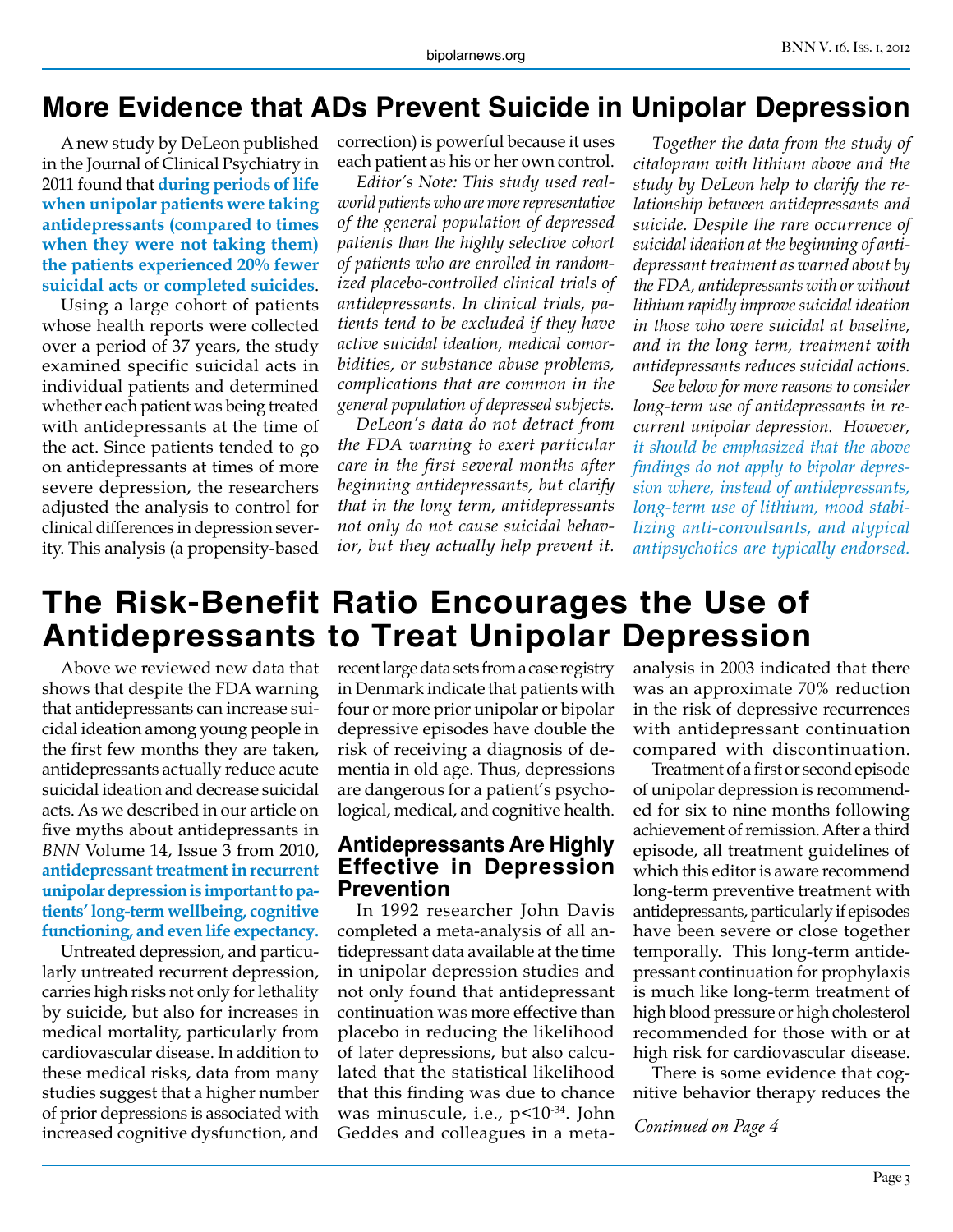# **Long-Term Antidepressant Use Encouraged in Unipolar Depression**

#### *Continued from Page 4*

risk for depressive recurrence in those discontinuing antidepressant treatment, but it appears maximally beneficial to engage both psychotherapeutic and pharmacological treatment to prevent future episodes.

In most longitudinal studies, about 20-25% of patients who remain on antidepressants for several years still relapse. However, this is considerably less than the more than 50% who relapse within the first year after discontinuing an antidepressant that had been acutely effective. The rate of relapse following antidepressant discontinuation increases to about 85% by the third year off treatment in those with prior recurrent depressive episodes.

**In addition to preventing relapse, antidepressants may also have positive effects on the brain.** They increase brain-derived neurotrophic factor (BDNF), a protective factor important for long-term learning and memory that decreases when stressors and episodes of depression occur. In addition to these increases, Yvette Sheline has demonstrated that **patients with unipolar depression who were on antidepressants more of the time experienced less hippocampal atrophy**  with aging compared with those treated with antidepressants less of the time.

It is important to put the risk/benefit ratio of antidepressant treatment for unipolar depression in perspective, particularly since some articles in the mainstream press, including one on the cover of *Newsweek* last year, suggest that acute treatment with antidepressants may not be much more effective than placebo. Antidepressants sometimes fail to show efficacy acutely compared with placebo, but this is not unexpected given the relapsing and remitting nature of the illness and difficulties of research design. While some of these articles are narrowly factual about the small magnitude of acute antidepressant efficacy

compared to that of placebo, they fail to communicate the breadth of data noted above about the large effects of antidepressants in prevention.

In blind studies, when patients improve on antidepressants and then are randomized to either a group that continues preventive antidepressants or a group in which the antidepressant treatment is replaced by a placebo, the group that continues antidepressant treatment is more successful in

> *Antidepressants are extraordinarily effective in preventing recurrent unipolar depressions, which in turn prevents suicides and multiple medical problems.*

avoiding future episodes at a level that is statistically astronomical. Since greater numbers of depressions are associated with increased dysfunction, disability, cognitive dysfunction, suicide risk, and premature loss of life from excess medical mortality, antidepressants are extremely important in helping prevent these risks.

#### **Limited Risks of Long-Term Antidepressants**

There are some real risks associated with antidepressants in addition to the FDA warning about suicidal ideation. Some are medical risks and some relate to the fact that antidepressants are not equally effective in all patients.

Medical risks that come with antidepressant treatment include 20% increased risk of cataracts, but this readily correctable medical problem

pales in comparison to the enormous risks associated with depression recurrences. There is some evidence of more serious medical risks. Recent studies have suggested that antidepressants are associated with cardiovascular problems and cancer. However, these studies do not always control for the fact that depression itself increases the risks of these medical illnesses, and those with more severe depression are more often treated with antidepressants.

Antidepressants may not be effective in some individuals. Antidepressants can lose their effectiveness over time or fail to adequately prevent recurrence, and other strategies may be needed. One or more antidepressant augmentation strategies may be necessary to achieve a full remission from depression. As discussed in previous BNNs, these could include folate, lithium, T3, N-acetylcysteine, and many others.

#### **Antidepressants Not Recommended for Bipolar Depression**

Antidepressants are not usually effective in bipolar depression. A recent meta-analysis published by Sidor and MacQueen in the Journal of Clinical Psychiatry in 2011 indicates that antidepressants, even when used as augmentation to mood stabilizers, are not more effective than placebo as acute treatments for bipolar depression. They may even increase the switch rate of cycling into the next episode of mania or depression in some individuals. This occurs particularly in those with more rapid cycling presentations (i.e., those with four or more episodes of bipolar depression or mania per year).

Recent data by Ghaemi showed that antidepressant continuation in bipolar depressed patients who had a period of remission of several months was associated with a lower and delayed recurrence of the next depressive episode, but **in those with a prior**  *Continued on Page 5*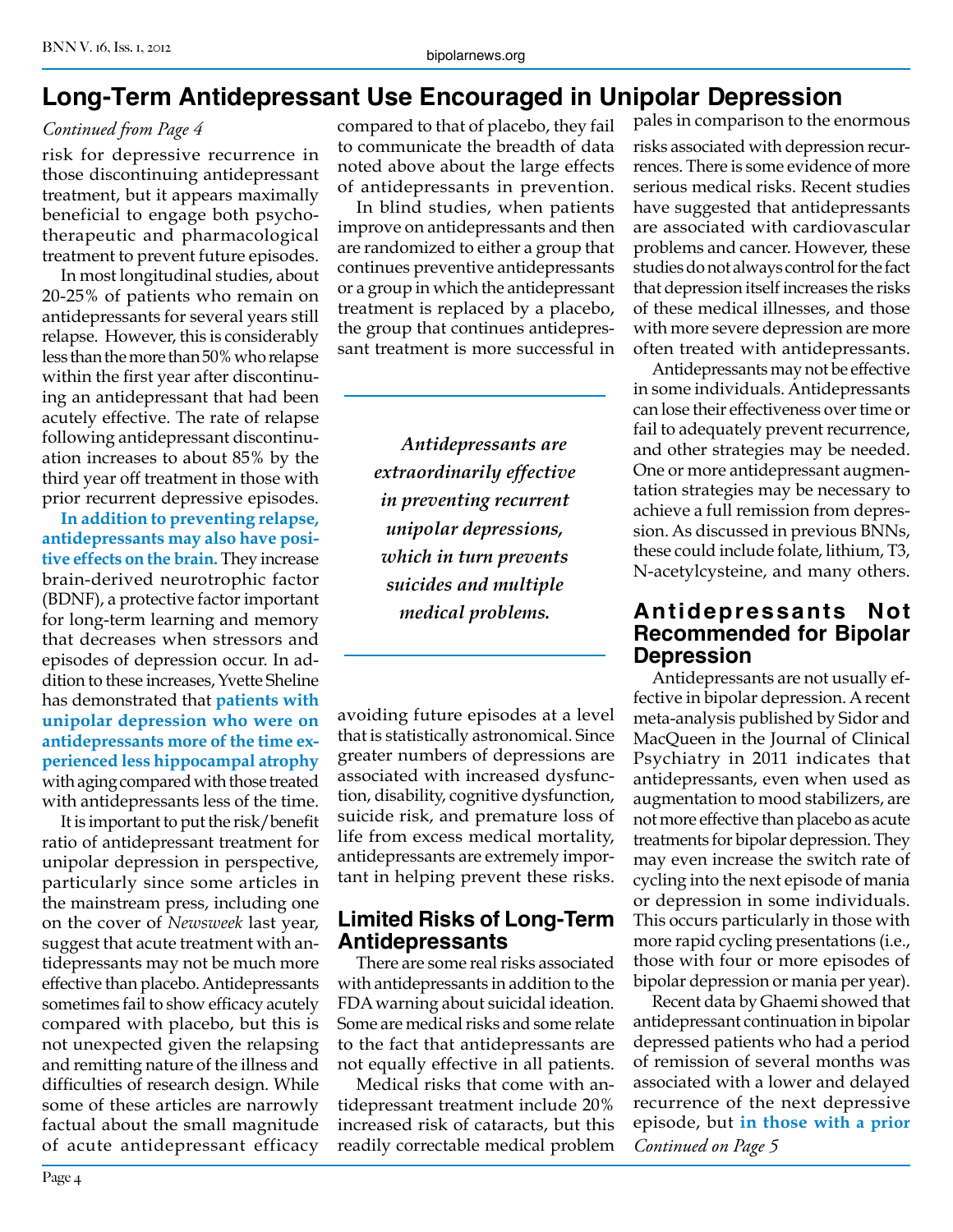## **New Atypical Antipsychotic Lurasidone Has a Good Metabolic Profile**

Andre Pikalov and colleagues from Sunovion Pharmaceuticals Inc. reported at the 51st Annual Meeting of the National Institute of Mental Health's New Clinical Drug Evaluation Unit (NCDEU) in 2011 on the **weight and metabolic effects seen in short- and long-term trials of the atypical antipsychotic lurasidone (Latuda) in schizophrenia.** The studies compared lurasidone to olanzapine (Zyprexa, at 15mg), haloperidol (Haldol, at 10mg), and placebo. Doses of lurasidone ranged from 20-120mg administered once daily. Short-term treatment for six weeks was associated with changes in weight and metabolic indices similar to those of placebo, while participants taking

# **Antidepressants**

*Continued from Page 4*

**history of rapid cycling, antidepressant continuation was associated with an increased frequency and rapidity of recurrent depressive episodes.** A few studies suggest that antidepressants can be effective in patients with bipolar II depression who have isolated, intermittent episodes and are not highly recurrent.

Thus, the endorsement of antidepressant prophylaxis applies only to those with unipolar recurrent depressions. For those with bipolar depression an entirely different set of treatment approaches and guidelines must be considered.

#### **Benefit-to-Risk Ratio Positive for Antidepressants in Unipolar Depression**

Since recent findings show that antidepressants do not cause suicide, but actually prevent it, the benefit-torisk ratio for long-term antidepressant prophylaxis (instead of antidepressant discontinuation) is enormously positive. The benefits are large and important and the risks are relatively small. Patients need this full picture about antidepressant efficacy so that they can make informed decisions about long-term prevention of recurrent unipolar depressions.

olanzapine gained substantial amounts of weight and had increases in triglycerides and cholesterol. Changes in glucose and hemoglobin A1C were similar on lurasidone, haloperidol, and placebo, but higher on olanzapine. In the long-term sample, mean weight gain on lurasidone at 12 months was 0.71 kg and metabolic parameters remained relatively unchanged.

*Editor's note: Multiple posters at the meeting composed a substantial body of evidence concerning acute and longterm studies of lurasidone, which shows that the drug has a weight and metabolic profile relatively similar to placebo and more favorable than that of olanzapine.*

# **Citicoline May Boost Cognition in Healthy Women**

Citicoline is a natural substance found in the brain and the liver that is also available as a nutritional supplement. At the 51st Annual Meeting of the National Institute of Mental Health's New Clinical Drug Evaluation Unit in 2011, Erin McGlade and other researchers from the University of Utah Brain Institute presented research showing that citicoline enhanced cognition among healthy women, particularly bringing about improvement in attention. Citicoline has few side effects.

The participants in this study were 60 women aged 40 to 60 years who had neither a psychiatric disorder nor any abnormal cognitive decline. The women were divided into groups in which, over the course of a month, they received either 250mg of citicoline, 500mg of citicoline, or a placebo. Both groups who received citicoline performed better on a test of attention at the end of the month than the women who had received placebo.

*Editor's Note: Given that citicoline helps with cognition in healthy women, it may be effective in preventing the cognitive deficits that accompany both the normal aging process and some psychiatric illnesses, although this has not yet been directly demonstrated.*

*Although lurasidone has not been studied acutely or in the long term in patients with bipolar disorder, the safety profile of this drug in schizophrenia indicates that it may eventually be useful for acute and long-term treatment strategies in bipolar disorder. All typical and atypical antipsychotic drugs that have been approved for treatment of schizophrenia have subsequently been shown to have efficacy in acute mania, and given lurasidone's similar actions in blocking dopamine receptors, there is little reason to expect that this drug will be any different. The results of actual studies of this drug in mania and depression are eagerly awaited.*

## **Possible Sequential Ways to Protect Memory in the Recurrent Affective Disorders**

- 1. Prevent depressions
- 2. Decrease sedating medications
- 3. Treat depression to remission
- 4. Use folate to decrease homocysteine
- 5. Use buproprion for residual depression and ADHD
- 6. Use modafinil for depression or ADHD
- 7. Try stimulants for ADHD
- 8. Treat mild cognitive impairment with citicholine
- 9. Use lithium (150mg/ day) for mild cognitive impairment
- 10. Try pramipexole for residual depression
- 11. Try minocycline for inflammation and mitochondrial dysfunction
- 12. Use memantine plus acetylcholine esterase inhibitor for early aggressive treatment of Alzheimer's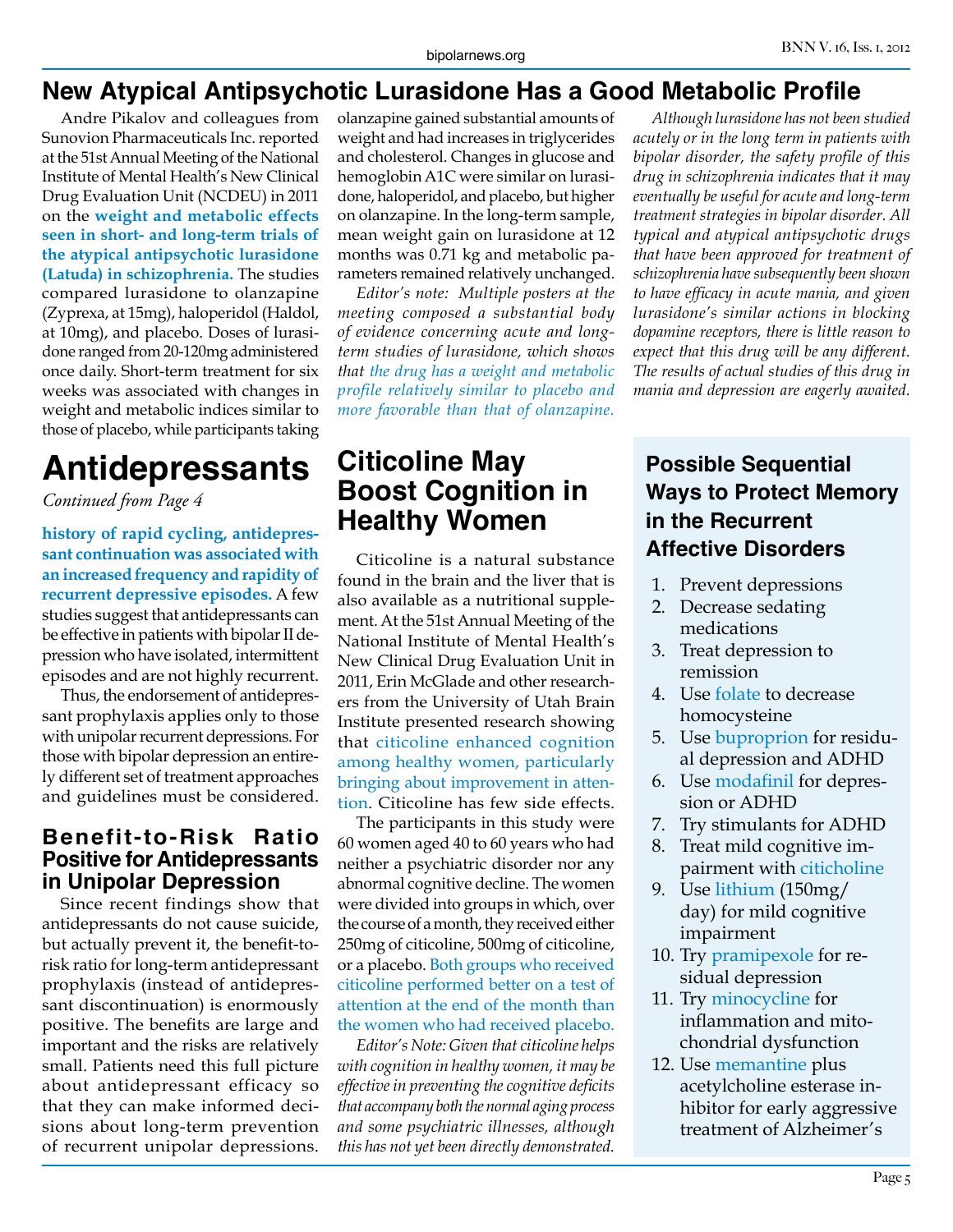# **Small Daily Doses Of Lithium May Slow Progression of Mild Cognitive Impairment**

**A very small dose of lithium, 150 mg/day, has been reported to lessen the progression of mild cognitive impairment over a period of one year compared to placebo**. In a 2011 article by Orestes Forlenza and colleagues published in the *British Journal of Psychiatry*, the researchers reported the findings from their prospective randomized study of lithium versus placebo in 45 patients.

*Editor's Note: While these findings must still be replicated, there are several reasons to suggest that they may be reliable and valid.*

*A preliminary epidemiological study by Lars Kessing et al. published in the Archives of General Psychiatry in 2008 indicated that risk of dementia was lower in patients taking lithium chronically, who were identified by having renewed their prescriptions at least once.*

*Lithium exerts a number of neuroprotective effects in animals. These effects include increases in cell survival factors BDNF and BCl-2 and decreases in cell death factors BAX and P53. Lithium can also decrease the size of a brain lesion and its associated functional deficits in many animal models of neuropsychiatric disorders, including stroke, Huntington's chorea, Alzheimer's disease, and AIDS (according to the work of DeMaw Chuang and colleagues who formerly worked in this editor Robert Post's laboratory at the National Institute of Mental Health).* 

*In humans lithium increases neuronal integrity, as observed via magnetic resonance spectroscopy (MRS) measuring increases in N-acetylaspartate (NAA). Lithium also increases gray matter volume and hippocampal volume measured via magnetic resonance imaging (MRI).* 

*Miniscule amounts of lithium may exert positive effects in humans. Three studies (carried out in Texas and in regions of Japan and Austria) have found that higher trace levels of lithium in the water supply, which are still approximately 1000-fold lower than those considered necessary for therapeutic effects in bipolar disorder, are associated with a reduced suicide rate in the general population compared to nearby areas with lower trace levels of lithium in the water.*

*While it will take time to establish the possible effects of lithium on long-term cognition, this editor suggests that quicker action be*  *considered for patients with bipolar illness and mild cognitive impairment who are not currently taking lithium. Perhaps they should talk to their physicians about adding lithium in low to moderate doses to their therapeutic regimen.*

#### **Rationales for Considering Lithium:**

1. Even euthymic patients have been shown to have some cognitive deficits compared to volunteer controls. These deficits increase in likelihood with the number of affective episodes experienced.

2. Depression is a risk factor for the progression of mild cognitive impairment to full-blown cognitive dysfunction, and lithium can help treat and prevent depressions.

3. The experience of four depressive episodes (unipolar or bipolar) doubles the risk for the diagnosis of dementia late in life.

4. Given that depression is the most difficult phase of bipolar disorder to treat and prevent, patients with the disorder are at high risk for further episodes and the subsequent increased risk for cognitive dysfunction.

5. Although very low-dose lithium has never been studied in patients with bipolar disorder, it is possible that treatment with moderate doses could decrease risk of suicide, given the data from the three studies showing positive effects on suicide in the general population based on trace levels of lithium in the water supply. Parenthetically, people living in areas with higher trace levels also lived longer than those living in areas with lower trace levels.

6. The side effects of 150mg lithium in the study by Forlenza did not differ from that of placebo.

*Thus, there might be some rationale for a patient with bipolar disorder who has neither kidney dysfunction nor an allergy or intolerance to lithium to be prescribed a small dose of lithium even if it has not proven to be an effective treatment for that patient's mood disorder.*

# **Low Doses of Levetiracetam May Improve Mild Cognitive Impairment Within Two Weeks**

**Levetiracetam, an anticonvulsant often used to prevent seizures in epilepsy, may improve memory by decreasing hippocampal hyperactivity.**  Hippocampal hyperactivity in amnestic mild cognitive impairment (aMCI) was once thought to be beneficial, but results from a recent study suggest that increased activity in this structure may contribute to memory impairment. Levetiracetam was effective for memory when given in much lower doses than those used to treat epilepsy.

In a study by Michela Gallagher and colleagues presented at the Alzheimer's Association International Conference in 2011, a placebo-controlled, randomized crossover design was used to study 17 aMCI patients and a similar number of healthy controls. Both groups went through two distinct treatment periods. People in the control group received placebos in both periods, while patients with aMCI received placebo during one period and low-dose levetiracetam (125mg twice daily) in the other period. After 2 weeks of taking the drug, hippocampal hyperactivity among aMCI patients decreased into the normal range, and memory was improved to the level of the healthy controls.

*Editor's Note: The findings from this small study are preliminary and need to be replicated in larger and longer studies before they are applied clinically. As we noted at left, very low doses of lithium (150mg/day) prevented the progression of mild cognitive impairment compared to placebo in a one-year study. Whether these effects of levetiracetam or lithium are reliable, are of large effect, and occur by similar or different mechanisms remains to be determined.*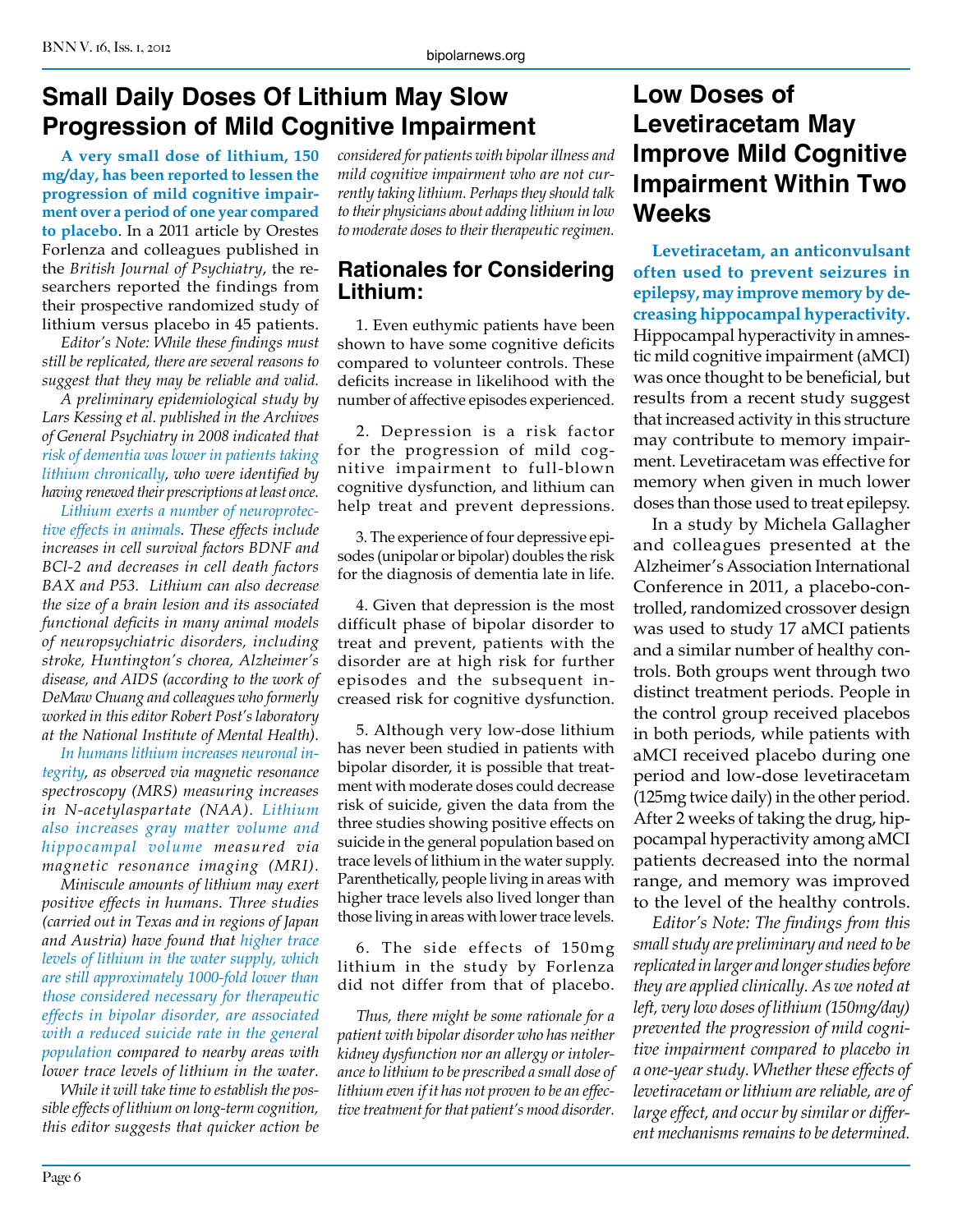# **Exercise May Improve Cognitive Function in Depression**

Tracy L. Greer of the University of Texas Southwestern in Dallas presented an abstract at the 51st Annual Meeting of the National Institute of Mental Health's New Clinical Drug Evaluation Unit (NCDEU) in 2011 that suggested that **exercise improved the cognitive function of patients being treated with selective serotonin reuptake inhibitors (SSRIs) for major depressive disorder**.

Thirty-nine participants reported cognitive impairment at baseline. Subjects were randomized to receive antidepressant treatment in the form of an SSRI augmented by either an exercise regimen designed to burn 16 kilocalorie/kg per week (kkw) or one designed to burn 4 kkw. Both exercise regimens resulted in improved response time on a measure of attention, and for the higher intensity (16 kkw) exercise group, there were improvements in

response time for visual memory tasks as well as decreased errors on an executive function task.

*Editor's note: There is a somewhat mixed literature on the efficacy of exercise in potentiating antidepressant effects of other treatments. Recent data by Fred Gage and colleagues showed that in animals, exercise increased not only brain-derived neurotrophic factor (BDNF), which seems to be necessary for long-term learning and memory, but also the formation of new neurons (neurogenesis). Gage found that new neurons that migrated to the dentate gyrus of the hippocampus were more excitable than older neurons and were important in a variety of cognitive tasks.*

*The newer neurons could more precisely distinguish between closely related stimuli, while the older neurons were sufficient only for discriminating stimuli that were widely and obviously different from each other.* 

*Thus, the increase in new neurons and BDNF that may follow exercise and antidepressant use may be associated with some cognitive improvement in depression, particularly in the realm of response speed and perhaps also in making relatively fine discriminations among relatively similar objects.* 

*While not much evidence for the effect of exercise on cognition has been collected in humans, exercise has many other benefits. Since it is good for cardiovascular fitness and wellbeing, as well as potentially generating new neurons that could play an important role in fine cognitive discriminations, encouraging exercise in depressed patients (especially as their depression improves and they have renewed motivation to engage in exercise regimens) could be of value, even if exercise is not a guaranteed enhancer of antidepressant effects per se.*

#### **BDNF Related to Cognition and Fitness in Men with Coronary Artery Disease**

At the 51st Annual Meeting of the National Institute of Mental Health's New Clinical Drug Evaluation Unit (NCDEU) in 2011, Walter Swardfager and colleagues from Toronto, Ontario presented a study indicating that brain-derived neurotrophic factor (BDNF) concentrations in blood are associated with cognitive performance and cardiopulmonary fitness in people with coronary artery disease.

In 88 mostly male subjects with a mean age of 63 years, cardiopulmonary fitness was directly correlated with BDNF in blood as well as higher scores of cognition on two tests, the mini mental status exam and the digit symbol coding task.

The investigators concluded that better fitness, psychomotor processing speed, and overall cognition were consistent with a hypothesis that BDNF protects midbrain dopaminergicneuronsagainstinflammatory neurodegenerative processes.

Low blood levels of interleukin 6, a measure of inflammatory cytokines, were associated with better mini mental status scores in a multivariate analysis that controlled for BDNF levels.

*Editor's note: BDNF appears to be necessary for long-term learning and memory. Meta-analyses indicate that BDNF levels are low in depression and improve with euthymia. Many mood stabilizers including lithium, valproate,* 

*carbamazepine, and lamotrigine and most types of antidepressants are able to increase BDNF. The current findings linking BDNF with better cardiopulmonary fitness and cognition continue to emphasize the potential importance of BDNF beyond its role as a marker for depression.*

*In* BNN *Volume 12, Issue 3 from 2008, we reported on the data of Schmidt and Duman, which indicated that BDNF administered in a subcutaneous minipump is able to reverse many depressive-like behaviors in an animal model of depression, suggesting that even peripheral BDNF may have a role in the central nervous system.*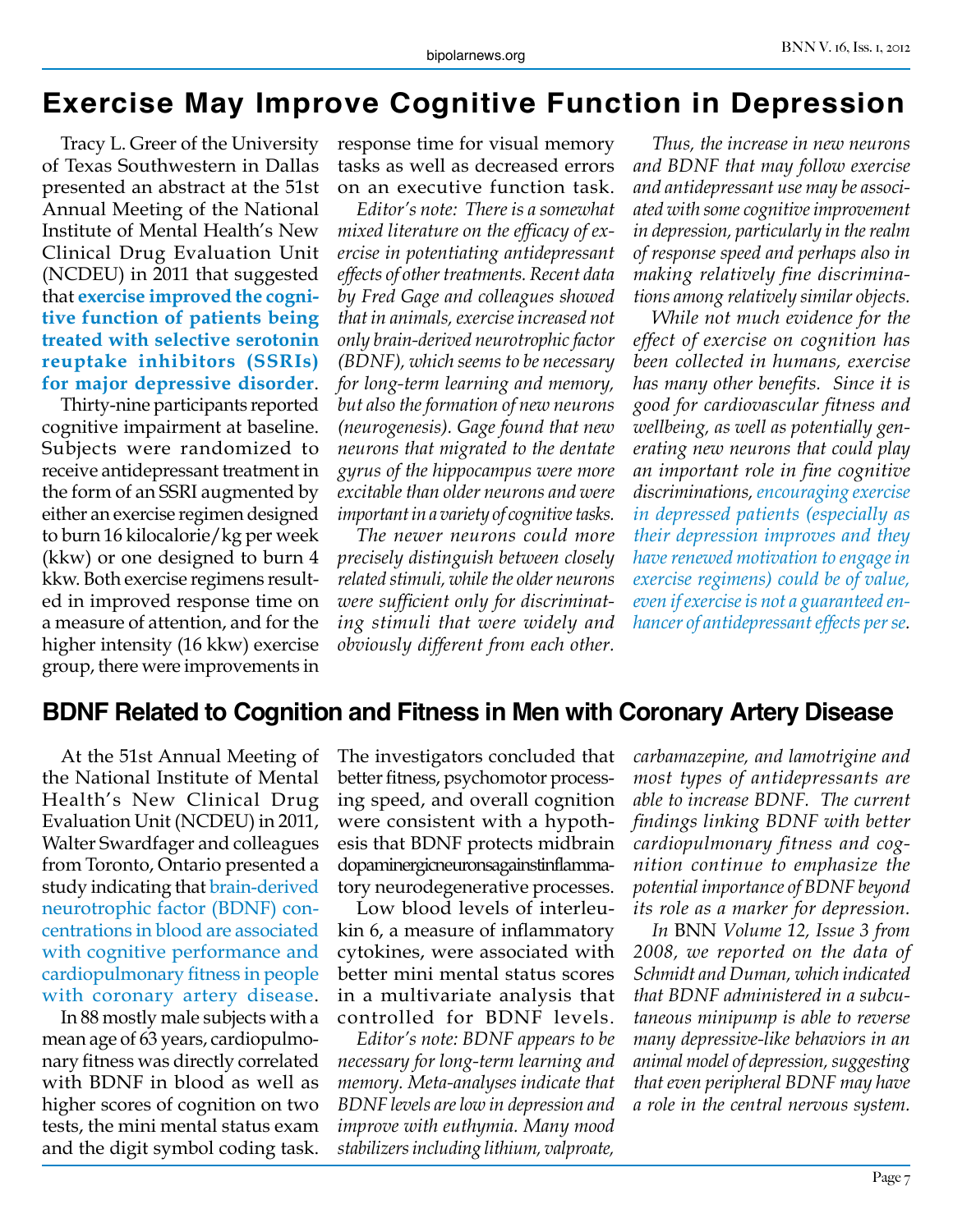## **IV Scopolamine Brings About Rapid Onset Of Antidepressant Effects**

Frankel and colleagues from the National Institute of Mental Health presented a randomized, placebo-controlled clinical trial of intravenous (IV) **scopolamine for bipolar depression** at the 9th International Conference on Bipolar Disorder (ICBD) in 2011. The same group of investigators previously showed that IV scopolamine was able to induce fast-acting antidepressant responses in those with unipolar major depression. This represents a new and independent study exclusively among patients with bipolar depression.

In the first phase of the study, three sessions of either IV scopolamine at 4 mcg/kg or a sham treatment were scheduled three to five days apart. In the second phase of the study, the patients were switched to the other treatment for three sessions. **The results showed a rapid improvement in depression following the first session with scopolamine**, more than occurred with the sham treatment. Hamilton Anxiety Rating scale (HAMA) scores also improved more on scopolamine than with the sham treatment, while Young Mania Rating Scores (YMRS) did not differ.

*Editor's note: As previously discussed in the BNN, scopolamine, an antagonist of acetylcholine muscarinic receptors, appears to exert rapid onset*  *antidepressant effects in both unipolar and bipolar depression. When administered intravenously it takes its place with other rapidly acting antidepressant treatments, including IV ketamine, IV thyrotropin releasing hormone (TRH), and one night of sleep deprivation. The new data indicate that both unipolar and bipolar depression can respond rapidly (i.e. within a matter of hours) to certain treatments, even though most conventionally acting antidepressant modalities can take weeks to achieve maximum antidepressant effects.*

*We've suggested before (in* BNN *Volume 15, Issue 1 from 2011) that ketamine would be ideal for use in emergency rooms during suicidal crises. Scopolamine's potential role in clinical therapeutic strategies remains to be established, although the possibility exists that like ketamine, scopolamine could be used acutely and then followed up with a slower acting antidepressant modality for longer-term results.* 

*Some clinicians (mostly in Europe) have tried to extend the antidepressant effects of one night's sleep deprivation using lithium, antidepressants, or a circadian phase manipulation. In a circadian phase manipulation, a patient goes to sleep at 6pm and awakens at 2am on the first night after sleep deprivation, then sleeps from 7pm to 3am the second night, 8pm to 4am the third, and so on until a normal sleep cycle is achieved.*

*Because response to scopolamine can be measured after just one administration, it would be relatively easy to eventually identify neurobiological predictors that particular patients may or may not be likely to respond to this treatment. However, a successful follow-up treatment to sustain the response still remains to be identified with further research.*

#### **Scopolamine Produces Larger Antidepressant and Antianxiety Effects in Women Than in Men**

In a study by Furey et al. published in *Neuropscyhopharmacology* in 2010, **three sessions of intravenous scopolamine (4µg/kg over 15 minutes) led to rapid antidepressant response in both men and women, but the magnitude of response was larger in women.** Women also experienced significant reduction in anxiety.

*Editor's Note: Scopolamine is a potent blocker of acetylcholine receptors of the muscarinic type. This can cause side effects such as dry mouth and constipation. However, when given intravenously, scopolamine produces rapid onset of antidepressant effects in both bipolar and unipolar depressed patients. This study suggests that the drug may be more effective in women than in men.*

# **New Experimental Brain Stimulation Method Uses Ultrasound Pulsations**

Alexander Bystritsky of UCLA and colleagues at McLean Hospital and Harvard Medical School reported at the 51st Annual Meeting of the National Institute of Mental Health's New Clinical Drug Evaluation Unit (NCDEU) in 2011 that **low intensity focused ultrasound pulsation could eventually be used as a noninvasive intervention for diagnosing and treating brain disease.**

In animal studies, the researchers used low intensity 100 Hz stimulation, which could produce a focused activation or inhibition of specific brain areas. Researchers were able to produce acute and long-term anticonvulsant effects in the animals, and when targeting the hypothalamus they could increase the animals' heart rate and blood pressure.

*Editors note: These preliminary preclinical data raise the possibility that in the future this new mode of non-invasive and relatively precise brain stimulation may be used to treat neuropsychiatric disorders. Existing non-invasive brain stimulation* 

*methods include repeated transcranial magnetic stimulation (rTMS), low level magnetic fields, and transcranial direct current (tDCS). The new data suggest that deep brain structures could be stimulated without electrodes. Vagal nerve stimulation (VNS), which requires an implant in the chest, is more invasive. The most invasive and the most precisely targeted method of brain stimulation is deep brain stimulation (DBS). In this type of treatment electrodes are inserted in the brain of the patient.*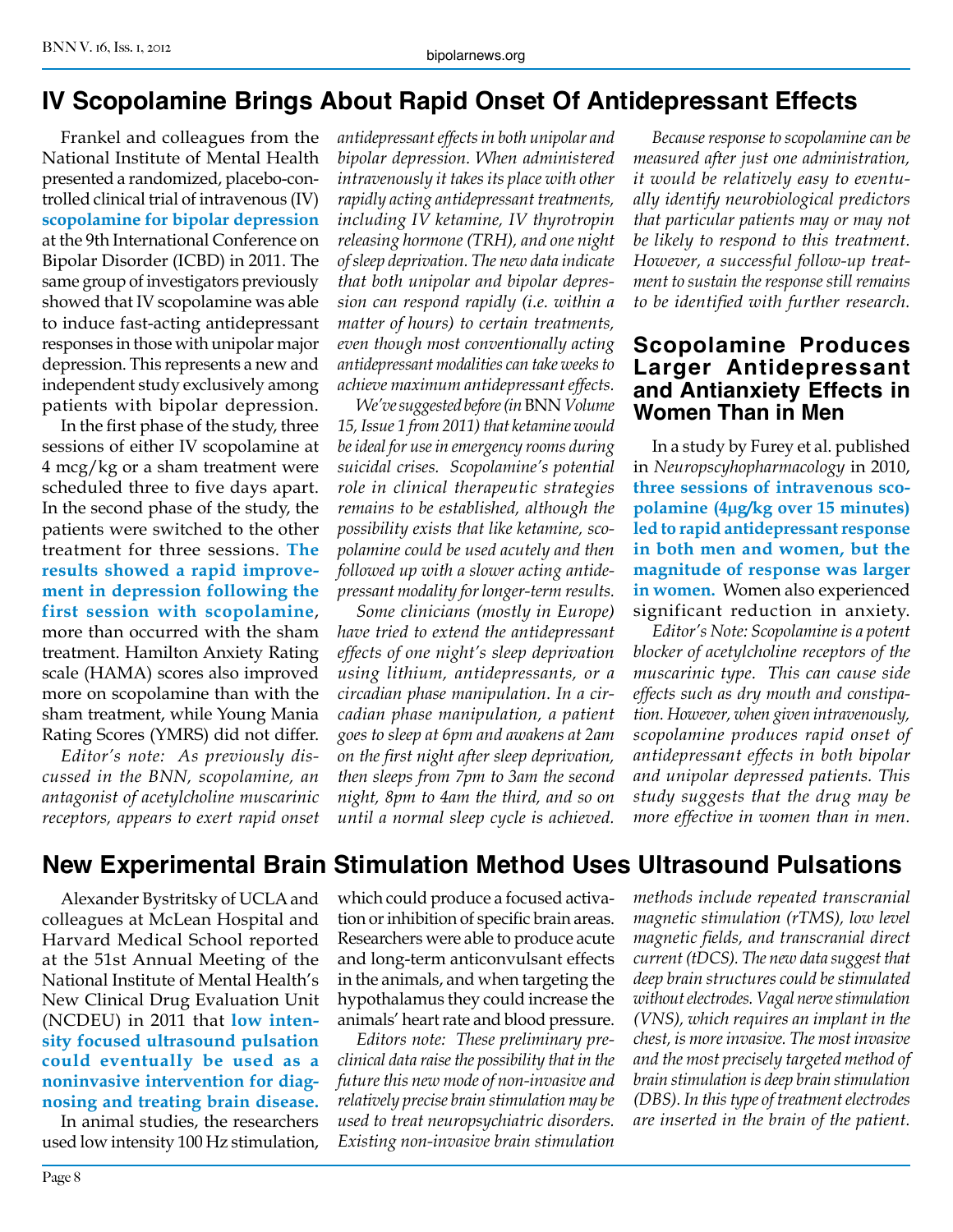# **Clinical and Laboratory Evidence May Explain the Mechanisms of Ketamine's Rapid Acting Antidepressant Effects**

At the 51st Annual Meeting of the National Institute of Mental Health's New Clinical Drug Evaluation Unit (NCDEU) in 2011, C.G. Abdallah from SUNY Downstate Medical Center reported on a study of intravenous ketamine for treatment-resistant depression. Twelve medication-free participants aged 18-65 received 0.5mg/kg ketamine over 40 minutes. **There was a rapid-onset antidepressant effect, as there has been in other studies of unipolar and bipolar depressed patients.** In a subgroup of 4 patients examined with magnetic resonance spectroscopy (MRS), **there were rapid increases in brain GABA followed shortly thereafter by increases in brain glutamate concentrations**.

*Editor's note: The rapid increases in GABA and glutamate that occur after the administration of intravenous ketamine may help account for its therapeutic* 

# **Sleep Apnea Common in Rapid Cyclers**

Kellen and colleagues presented a poster at the 9th International Conference on Bipolar Disorder (ICBD) held in Pittsburgh in 2011, in which they reported that **21% of patients with rapid cycling bipolar disorder have confirmed sleep apnea**. Since many patients who screened positive for sleep apnea on the study's sleep questionnaire did not undergo follow-up sleep studies to confirm the diagnosis, it is estimated that up to 40% of rapid cycling patients may, in fact, have sleep apnea.

*Editor's note: Given such a high incidence of sleep apnea among rapid cycling bipolar patients, it would be prudent for patients and clinicians to be alert to the possibility of sleep apnea and follow up with appropriate sleep studies. Sleep apnea can cause daytime fatigue, cognitive dysfunction, and treatment resistance, so its* 

*effects. Other studies have shown that brain GABA is low in depressed patients, so the rapid increase in GABA with ketamine administration could partly explain the antidepressant effects of the drug. The role of the glutamate increases remains to be further explored.*

*Neli and associates from Yale had reported that in animals, ketamine was able to rapidly alter synapse structure and function. In an animal model of depression, rodents are exposed to chronic and unpredictable stress and develop depressive-like behavior. The mature, mushroom-shaped spines on their dendrites (the parts of neurons that receive synapses and determine the neuron's excitability) also lose their shape, becoming straighter and spikier like immature spines. Intravenous ketamine not only improves the animals' behavior, but also increases the number of mushroom-shaped spines within a matter of hours, rapidly* 

*identification and treatment with continuous positive airway pressure (CPAP) may be enormously beneficial to a substantial number of rapid cycling bipolar patients.* 

*Clinical hints that a patient may be suffering from sleep apnea include loud snoring, long pauses between breaths, and non-restorative sleep. The likelihood of sleep apnea increases with age and with overweight or obesity.*

*A just-published article by Sukys-Claudino in* Sleep Medicine *presents findings that compared to placebo, the anti-Alzheimer's drug donepezil (Aricept) started at 5mg/day for 2 weeks and then increased to 10 mg given twice a day (20 mg/day total) helped all measures of sleep apnea including daytime sleepiness in patients with primary sleep apnea. The utility of donepezil in patients with bipolar disorder needs to be further studied.* *improving synaptic function. This effect of ketamine was dependent on a novel intracellular pathway involving the enzyme mTOR, which if blocked prevented the re-emergence of the mature spines.*

*In the brains of depressed humans studied at autopsy there is reduced neural volume in the frontal cortex, which could possibly be related to dendritic atrophy and associated changes in spine shape as seen in rodents. The animal data suggest the remarkable possibility that intravenous ketamine's rapid onset of antidepressant effects could also be associated with rapid improvement in the microanatomy of the brain.*

*The data on ketamine's effects in animals and the new clinical data showing that GABA and glutamate increases occurred rapidly in depressed patients administered ketamine provide further insight into the potential mechanisms of ketamine's rapid onset of antidepressant effects.*

# Have you checked out the BNN online?

Subscribe to the email version of the BNN or read our blog at:

# bipolarnews.org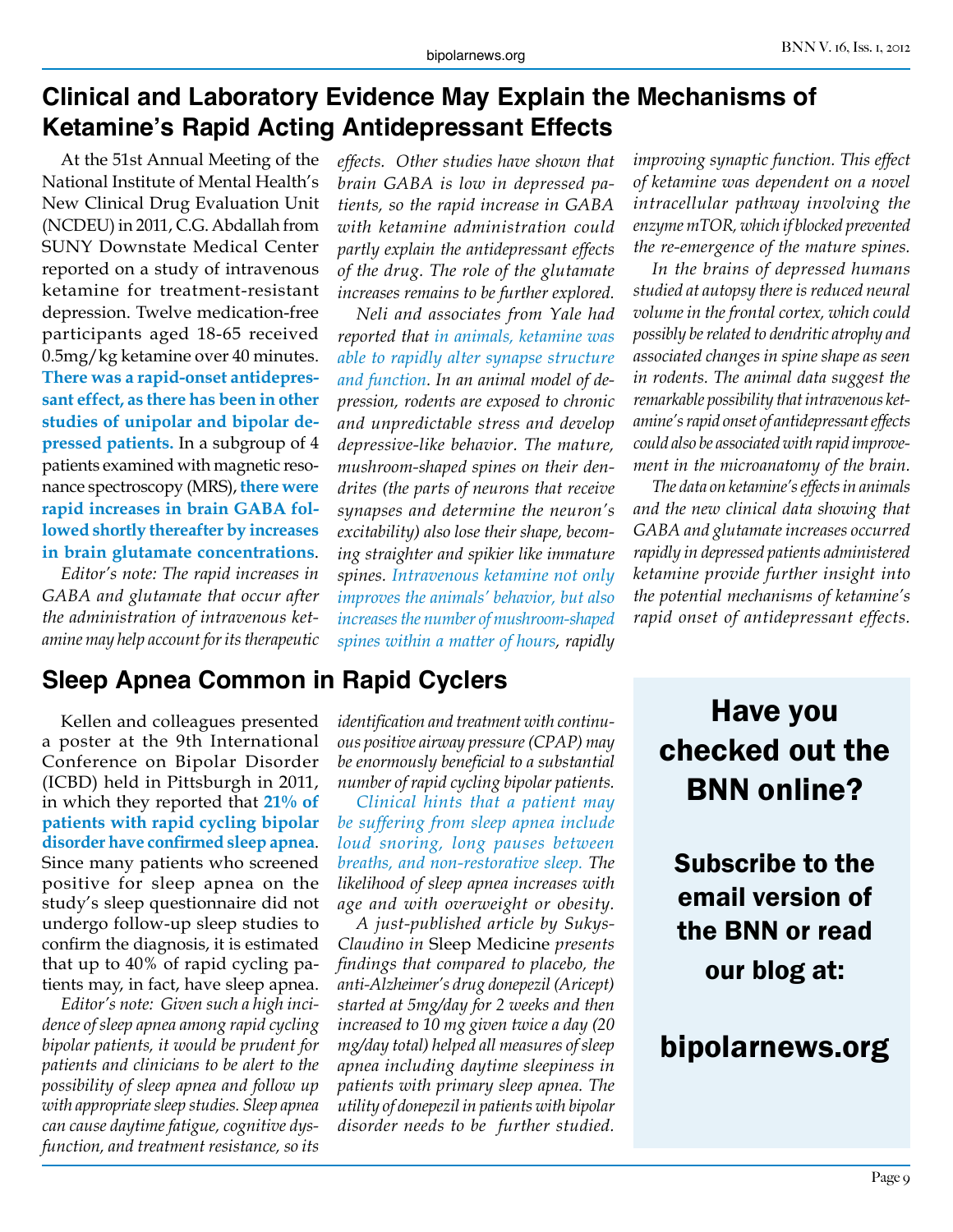#### **Antioxidants May Be Deficient in Patients with Bipolar Disorder: Try NAC?**

In a poster at the 9th International Conference on Bipolar Disorder (ICBD) held in Pittsburgh in 2011, Guy Goodwin and colleagues reported that relative to controls, **blood from patients with bipolar disorder contained more total glutathione, a potent antioxidant, and a higher ratio of oxidized to reduced glutathione**. Measurements of blood glutathione could eventually serve as a biomarker, suggesting when a diagnosis of bipolar disorder is likely.

*Editor's note: Glutathione is one of the major antioxidants in humans. Oxidized glutathione is a less active form, so the higher levels of oxidized glutathione compared to reduced glutathione in patients with bipolar disorder suggests they may have a relative deficiency of the active form. These data are consistent with reports that patients in manic* 

*and depressive phases of bipolar disorder have increased oxidative stress and free radicals that impair cellular functioning.*

*Together, these results highlight the potential utility of treatments that increase antioxidant activity. One option is N-acetylcysteine (NAC), which the body converts into glutathione. As previously noted in the BNN, Michael Berk reported in* Biological Psychiatry *in 2008 that NAC (1000 mg twice a day) appears to exert greater antidepressant effects over a period of 24 weeks than placebo when added into previously ineffective regimens in patients with bipolar disorder.*

In another poster at the conference, Magalhaes and colleagues reported on NAC treatment for a subgroup of the bipolar patients in the study by Berk who were in a major depressive

# **In Rare Cases Valproate (Depakote) Can Cause Increases in Blood Ammonia and Associated Neurobiological Symptoms**

Researcher C. Lewis reported in two posters presented at the Ninth International Conference on Bipolar Disorder (ICBD) in 2011 that **in a study of patients treated with valproate, some increases in ammonia levels occurred**. This condition, hyperamonaemia, was identified in 31 patients among those treated between 2005 and 2009 at the Cleveland Clinic in Cleveland, Ohio. **High levels of ammonia are associated with a flapping tremor and, in some cases, encephalopathy with confusion, psychiatric symptoms, and motor incoordination.**

The recommended management for hyperamonaemia is

discontinuation of valproate and use of lactulose, a synthetic sugar that can lower ammonia levels. These approaches were not always used. Another option for patients who require valproate treatment is to supplement the drug with carnitine, which is available as a nutritional supplement. Lewis reported success in three such cases.

*Editor's Note: Patients on valproate presenting with a gross flapping tremor of the hands, confusion, or motor imbalance should be tested for hyperamonaemia and treated accordingly.*

episode at the time of the study. They found that NAC had highly significant acute antidepressant effects of large magnitude in this subgroup of patients.

The glutathione data by Goodwin et al. provide a further rationale for consideration of the use of NAC in bipolar disorder, particularly in the acute and longer-term treatment of the depressive phases. As we reported in *BNN* Issue 1 from 2010, NAC also exerts positive effects in many illnesses that commonly occur comorbidly with bipolar disorder. These include cocaine and heroin addiction, gambling addiction, obsessive compulsive disorder (where NAC is used as an adjunct to selective serotonin reuptake inhibitors (SSRIs)), and trichotillomania (compulsive hair-pulling).

# **Neurobiological Markers May Eventually Predict Response to Antidepressants**

T.L. Lauriat reported at the 51st Annual Meeting of the National Institute of Mental Health's New Clinical Drug Evaluation Unit (NCDEU) in 2011 that **low baseline levels of the neurotransmitter GABA in the brains of depressed patients were associated with greater response to antidepressants.**  GABA was measured using magnetic resonance spectroscopy (MRS).

These data raise the possibility that easily observed neurobiological markers, such as levels of GABA or the neurotransmitter glutamate, may ultimately be helpful in predicting clinical response to particular treatments.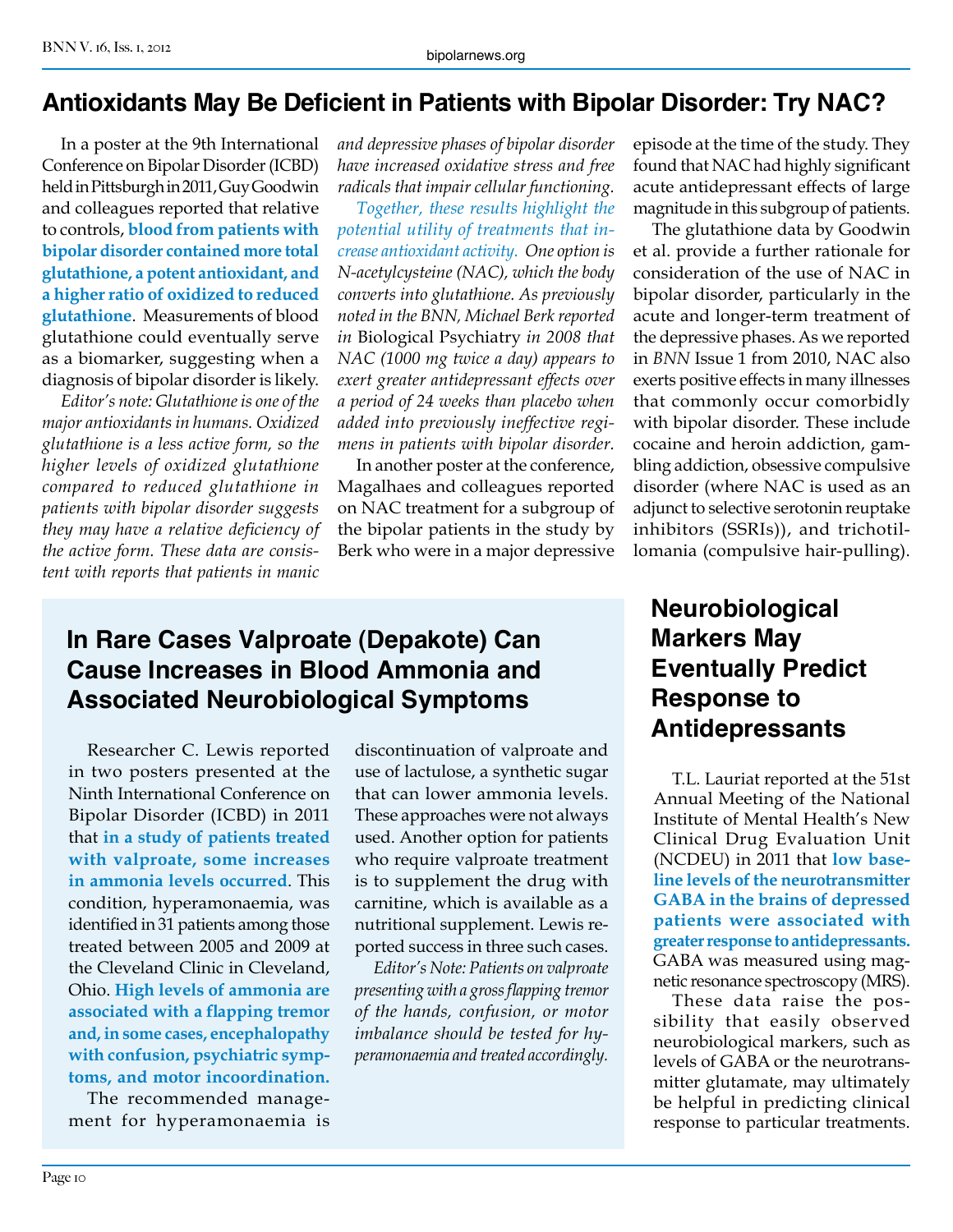# **Biomarker Panel May Help Direct Diagnosis and Treatment of Major Depressive Disorder**

**It is hoped that measuring biochemical substances in blood will help in the early identification of mood disorders and help direct patients to the most effective therapeutic regimens**. J.L. Billbielo reported at the 51st Annual Meeting of the National Institute of Mental Health's New Clinical Drug Evaluation Unit (NCDEU) in 2011 that investigators from Ridge Diagnostics in North Carolina were using this type of biomarker panel in an attempt to provide a predictive algorithm for a diagnosis of major depressive disorder. The panel of 10 assays was derived from a larger screening set and included: alpha 1 antitrypsin (Alpha 1AT), brainderived neurotrophic factor (BDNF), cortisol, epidermal growth factor (EGF), resistin, and soluble tumor necrosis factor receptor II (sTNFR2). The research group found that **this optimized algorithm distinguished depressed subjects from normal controls with a sensitivity of approximately 90% and a sensitivity of 84%.** 

*Editor's note: This assay is available commercially and appears to represent an interesting panel of potential neurobiological markers of depression, including neurotrophic factors, endocrine stress hormones, and inflammatory markers. While its diagnostic utility is somewhat doubtful and must be further demonstrated, this editor hopes that it and similar panels could ultimately help predict individual clinical response to a given treatment. For example,* 

*patients with high levels of inflammatory markers might respond better to treatments aimed at suppressing inflammation.*

*So far, it has not been established whether low BDNF or increased inflammatory markers in depression are specifically related to degree of clinical response to treatment. High levels of the stress hormone cortisol and failure to normalize cortisol after dexamethasone (a synthetic steroid that is administered in a dexamethasone suppression test or DST) have repeatedly been shown to be markers for early relapse in those who have remitted clinically.*

*BDNF decreases during episodes of unipolar and bipolar depression, and persistently low BDNF may be another marker of early relapse. This could be a more important use of assay panels than for the diagnosis of depression, which is usually easily made. However, there are likely many varieties of depression, and subtyping them biochemically may be helpful in the future so that clinicians can recommend the appropriate medication for a given type.*

*A combination of clinical and neurobiological markers may be helpful in the early recognition and treatment of bipolar disorder (especially if its development were to render the diagnosis and treatment of children less controversial). Ultimately, it could help in the development of clinical predictors of individual treatment response. This study appears to be a first step toward demonstrating the utility of a broad-based panel of biomarkers that is associated with major depressive disorder.*

# *Treatment of Bipolar Illness* Available on Amazon.com

"[A] clinical masterpiece that would be hard to surpass." –H.S. Akiskal, MD

"[R]equired reading for my residents and child fellows." –K.D. Chang, MD



# **Common Genetic Variation Linked to Response to Antidepressants**

Brain-derived neurotrophic factor (BDNF) protects neurons and is important for long-term learning and memory. There are several genetic variations in BDNF depending on which amino acid—valine or methionine—falls at a particular position when the proBDNF protein is being made. Most people have the val-66 val allele, some have the val-66-met, and a few have the met-66-met allele.

Researcher Jessica C. Levenson, working with David Kupfer and Ellen Frank at the University of Pittsburgh, reported at the 51st Annual Meeting of the National Institute of Mental Health's New Clinical Drug Evaluation Unit (NCDEU) in 2011 that **patients with unipolar depression who have the val-66-val allele of proBDNF have better clinical responsiveness to antidepressants than those with the slightly less common variant, val-66-met.**

*Editor's note: The val-66-val allele is more effective in enhancing synaptic plasticity and is more easily transported from the nucleus to the dendrites of neurons (where it is necessary for learning and memory) than the val-66-met allele or the least effective met-66-met variant.*

*These findings are intriguing because antidepressant treatments tend to increase BDNF, regardless of their mechanisms of action. Moreover, BDNF levels are low in patients with depression, usually in direct relationship to the severity of depression. Thus, the ability of antidepressants to increase BDNF may lead to a more effective treatment response in those with the better functioning val-66-val allele of BDNF. This remains to be further documented, but the study provides a preliminary example of how genotyping may eventually be able to help predict individual clinical response to a given treatment and thus foster the development of personalized medicine.*